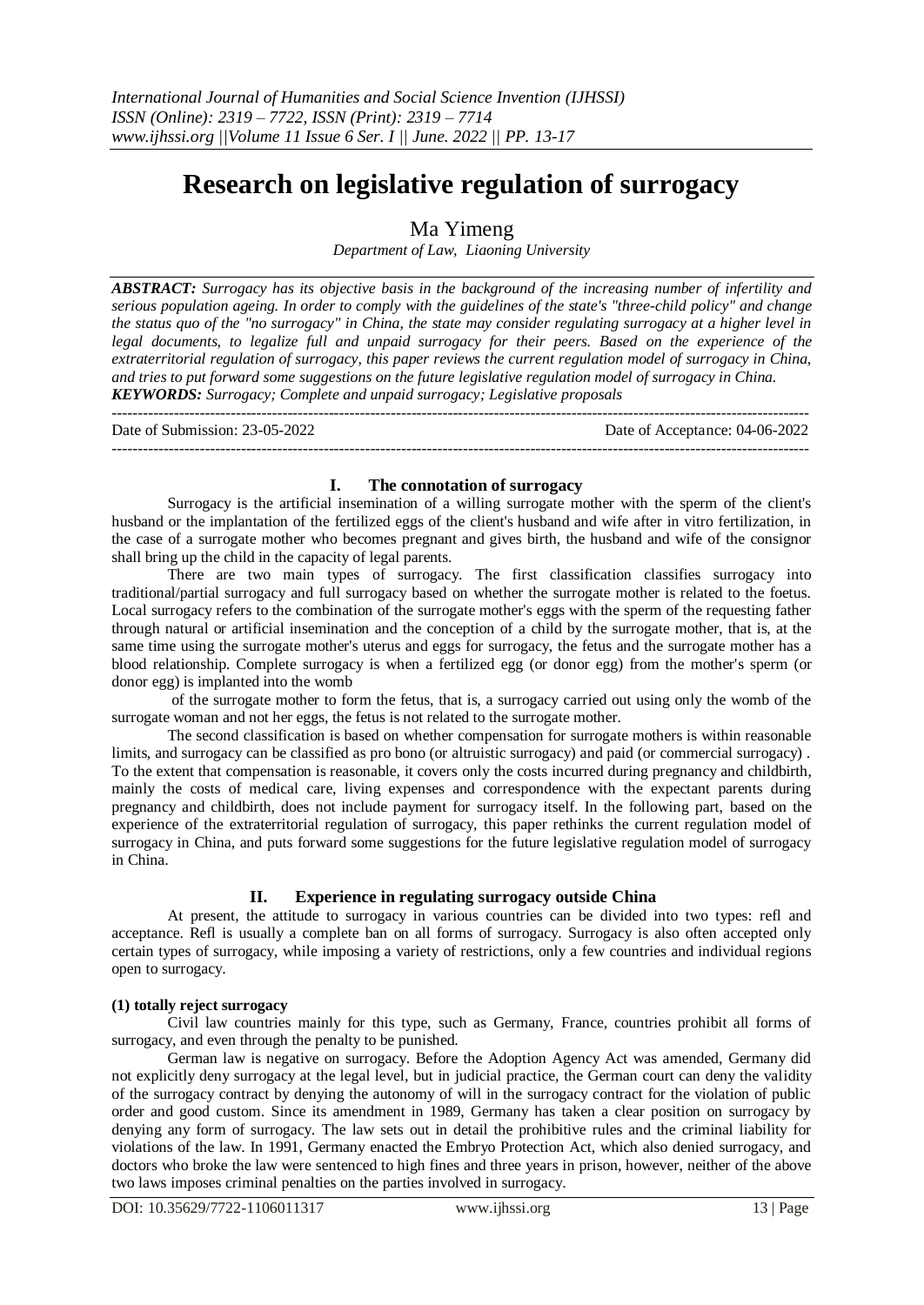As a conservative Catholic country, France pays more attention to the traditional ethics of procreation, and has obvious conservative attitude in the legislation of surrogacy. France has also been developing specific legislation for the Assisted reproductive technology, starting in 1984, through the establishment of a national ethics committee, discuss and study the art itself and its possible impact. Before the introduction of specific legislation, the French Supreme Court on the prohibition of arbitrary disposal of their own body on the grounds of the legality of surrogacy. Since 1994, when the French bioethics law was promulgated, the illegality of surrogacy has been clarified legally. France has also introduced penalties for surrogacy, with women sentenced to three years in prison or a fine of 45,000 euros. From here, we can see that France has taken a compulsory passive attitude in the process of surrogacy legislation.

#### **(2) surrogacy with limited opening**

Since the birth of the world's first in vitro fertilization in the UK on 25 July 1978, the UK has continued to explore and develop the Assisted reproductive technology. Technological Innovation has forced institutional innovation, and Britain is one of the few countries in Europe to allow surrogacy. But the British attitude towards surrogacy is not completely open, but will be paid for surrogacy and non-paid surrogacy made a clear distinction. The UK is open to non-commercial surrogacy for free.

Thanks to pioneering technology, the UK had its first surrogacy in 1985, sparking controversy and debate. But the UK did not let this uncertainty last long and immediately introduced the surrogacy arrangements act to take a stand and deny the legitimacy of paid commercial surrogacy, it has also tightened controls on the channels through which information is disseminated and the extent to which public opinion is open. It does not allow information about a woman who intends to become a surrogate mother to be published through advertisements or other means, believing that this will strengthen the commercial nature of surrogacy. It was not until 2008 that the UK made a distinction between surrogacy through the human reproduction and Embryo Research Act, to recognize the legitimacy of non-commercial surrogacy and related peripheral industries such as public service advertising.

#### **(3) full access to surrogacy**

Russia maintains an extremely open attitude towards the promotion and application of surrogacy technology and encourages the use of surrogacy technology to achieve satisfaction of reproductive rights, the law of the Russian Federation on Marriage and the Law of the Russian Federation on Civil Conduct have established a sound legal system for surrogacy.

The formation of the surrogacy system in Russia is closely related to the reduction of its population. Russia's population has continued to decline since the collapse of the Soviet Union, with 2.3 million fewer people in 2010 than in 2002. In addition, the population ageing is a thorny problem for Russia, and the mortality rate is not on the decline. These issues subsequently attracted the attention of the government, which issued a series of documents to ensure the country's stable population development and launched relevant fund projects to promote fertility. Up to now, the above methods have achieved remarkable results. Thus, Russia's surrogacy system, which encourages births, is in line with the government's policy objectives. It is particularly noteworthy that the Russian legislation on surrogacy, while protecting the legitimate rights and interests of surrogacy mothers and surrogacy babies, has also laid down detailed provisions for the protection of the legitimate rights and interests of surrogacy clients, such as pay attention to protect the client's right to know, protect the client and surrogate baby's parental relationship, at the same time, the client's parental privacy was vigorously protected.

Because of Russia's tolerant attitude to surrogacy in legislation and its strong protection of clients'rights, many surrogacy users have chosen Russia as the first choice for surrogacy sites. However, it should also be noted that the abuse of surrogacy rights has made surrogacy lose its original intention in a sense.

## **III. The current regulatory model for surrogacy in China**

China has a clear prohibition on the use of surrogacy technology. In 2001, China's Ministry of health promulgated the "Assisted reproductive technology" article 3 clearly stipulates that medical institutions and medical personnel may not implement any form of surrogacy technology. However, it has the disadvantages of being a departmental regulation with a low level of effectiveness and the lack of a specific section; secondly, the regulation only prohibits the participation of medical institutions and medical personnel, however, the exclusion of surrogacy agents and other natural persons can not be taken as a basis for concluding that no natural person can have children through surrogacy, which has not produced good regulatory effects.

At the end of 2015, the population and family planning law was amended to include Article 5, which stipulates the conditions for medical institutions to carry out human Assisted reproductive technology, but prohibits the carrying out of surrogacy activities and the buying and selling of gamete embryos. Draft Article 6 sets out the criminal penalties to be imposed for violations of the above-mentioned circumstances. But the ban on surrogacy was eventually removed. The Standing Committee of the National People's Congress argues that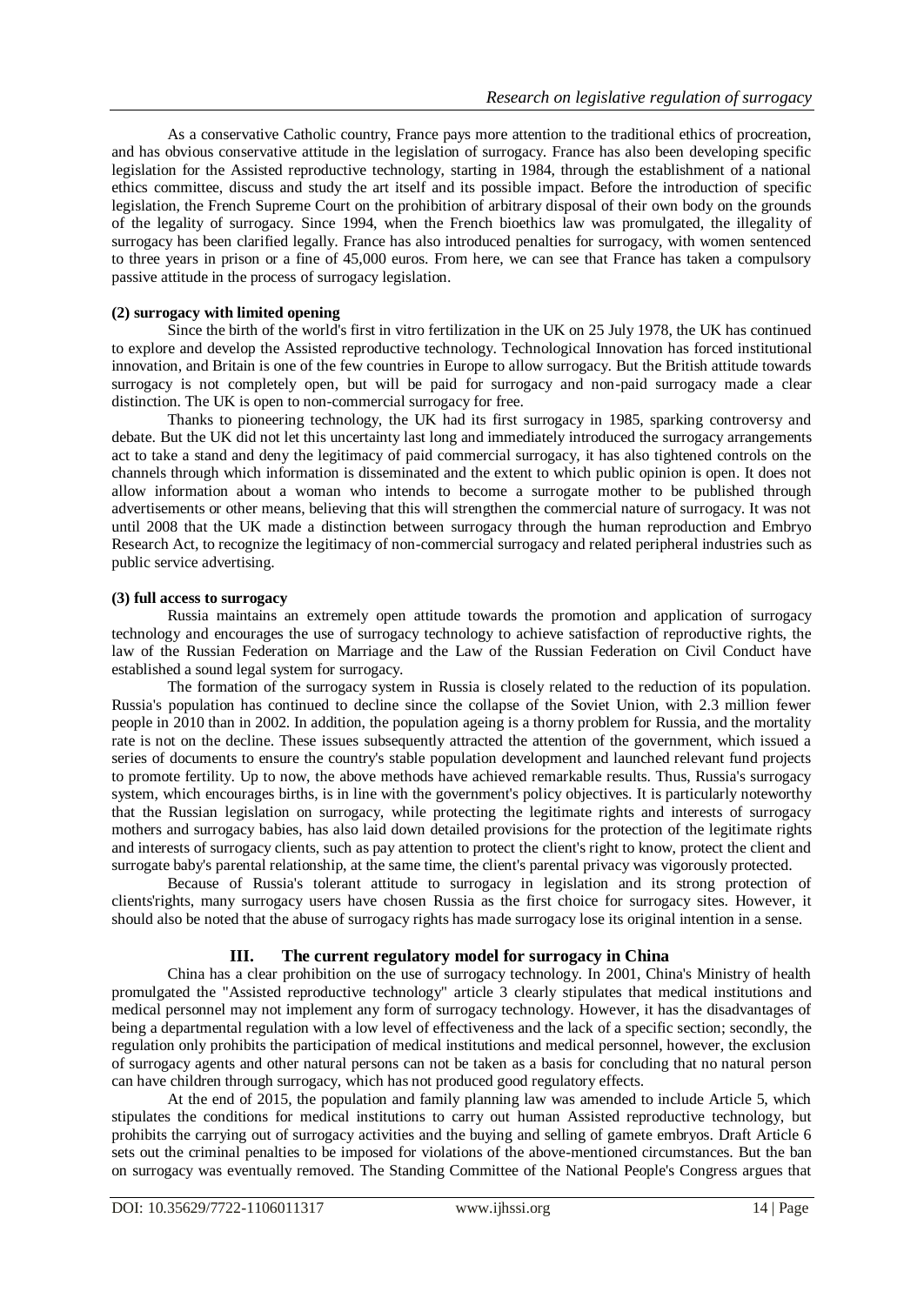the regulation is not sufficiently relevant to the population and family planning policies, and that regulations on surrogacy are premature and open to debate.

The Civil Code, which came into force on 2021, partially responds to legislation on surrogacy. Article 1007 of the Civil Code on the right to personality prohibits the sale and purchase of human components, which reflects the protection of the human right to health and human dignity, although it does not directly address the issue of surrogacy, however, the prohibition of the sale of sperm, eggs on the commercial form of surrogacy made a negative evaluation. Article 1009 of the Civil Code stipulates that the relevant medical activities shall be governed by laws and regulations. Since surrogacy activities involve Assisted reproductive technology, it can be inferred that if surrogacy is to be effective, should not violate laws and regulations as a prerequisite. The article Assisted reproductive technology the bottom line, leaving room for uncertainty about the future of technology. The draft civil code on Marriage and family also contemplated the regulation of "the relationship between a child born of Assisted reproductive technology and a consanguineous couple", which was later deleted, but it can be seen that, the regulation of surrogacy has already entered the legislator's vision.

Now, to solve the population ageing problem, China's population and family planning law has clearly stipulated that a couple can have three children. Therefore, in order to comply with the guidance of the national policy, to solve the growing problem of infertility in China, to change the current situation of surrogacy in China, the state may consider regulating surrogacy at a higher level in legal documents, allowing some surrogacy to be legalized.

## **IV. The future choice of surrogacy legislation in China**

According to the practice of most countries and the suggestion of most scholars in our country, the scope of legalization of surrogacy can be limited to complete and free surrogacy between peers. Complete and free surrogacy is in line with the requirement of blood inheritance in Chinese traditional culture. In cases where both spouses are unable to bear children, the only available remedy is adoption. But for most, adoption is a last resort, and many still want to have children by their own natural blood -- in other words, China seems to have more surrogacy to live on.

The legislature should issue a special law or administrative regulation on surrogacy as soon as possible. The specific mode of legislative regulation is suggested as follows:

First, the scope of application. The scope of surrogacy permitted by law should be limited to complete and unpaid surrogacy. Paid surrogacy may lead to the exploitation of surrogacy, impose a heavy financial burden on the couple and lead to the monetization of family relations, while local surrogacy may lead to confusion in the identification of parentage, are prone to disputes and disputes. Therefore, it is necessary for legislation to narrow its scope.

Second, the applicable premise. First, the subject of application should be limited to childless infertile couples. In this case, infertile couples refer to the couples who are in a legal marriage. One or both of them can not reproduce naturally due to congenital or acquired reasons. Couples who do not have children before applying for surrogacy or whose children die young for a variety of reasons may be allowed to have surrogacy, taking into account the couple's desire to have a child. Couples can not apply for surrogacy if they already have a child in their care. Second, the application for surrogacy must obtain the consent of both husband and wife, otherwise neither husband nor wife is eligible to apply for surrogacy. In addition, applications for surrogacy are generally made only after other legal reproductive techniques have been exhausted and the child remains infertile, of course, the law may also explicitly provide that an infertile couple may directly apply for surrogacy without having to attempt other reproductive technologies if they meet certain physical conditions determined by an authority. In other words, use surrogacy as a last resort to prevent the misuse of surrogacy.

Third, the surrogate mother subject. India's surrogacy (administration) Act 2019 explicitly limits surrogate mothers to the "close relatives" of infertile couples and to Indian citizens, at the same time, the age, marital status, health and address of both parties to the surrogacy agreement are restricted. Prior to this, India's relevant legislation has also made it clear that surrogate mothers must be married and have the birth experience and consent of the husband, and so on.

Therefore, in order to prevent the risk of infertile couples turning into paid commercial surrogacy by seeking surrogacy from strangers, our legislation may also refer to its provisions, it is clear that surrogate mothers should also be limited to close relatives and must be of the same generation as one of the spouses; it is clear that surrogate mothers must be married and have given birth with the husband's consent; Clearly surrogacy should be subject to a professional psychological assessment, legal advice and physical examination, and obtain a medical authority with the ability to have a surrogacy confirmation certificate or license.

Fourth, surrogacy. According to U.S. regulations, only four types of surrogacy are allowed: sperm and eggs from both partners, using only the womb of the surrogate mother; sperm from the husband and eggs from a third party provider, in vitro fertilization by a surrogate mother; eggs from the wife, sperm from a third party provider, in vitro fertilization by a surrogate mother; sperm and eggs from a third party, conceived by a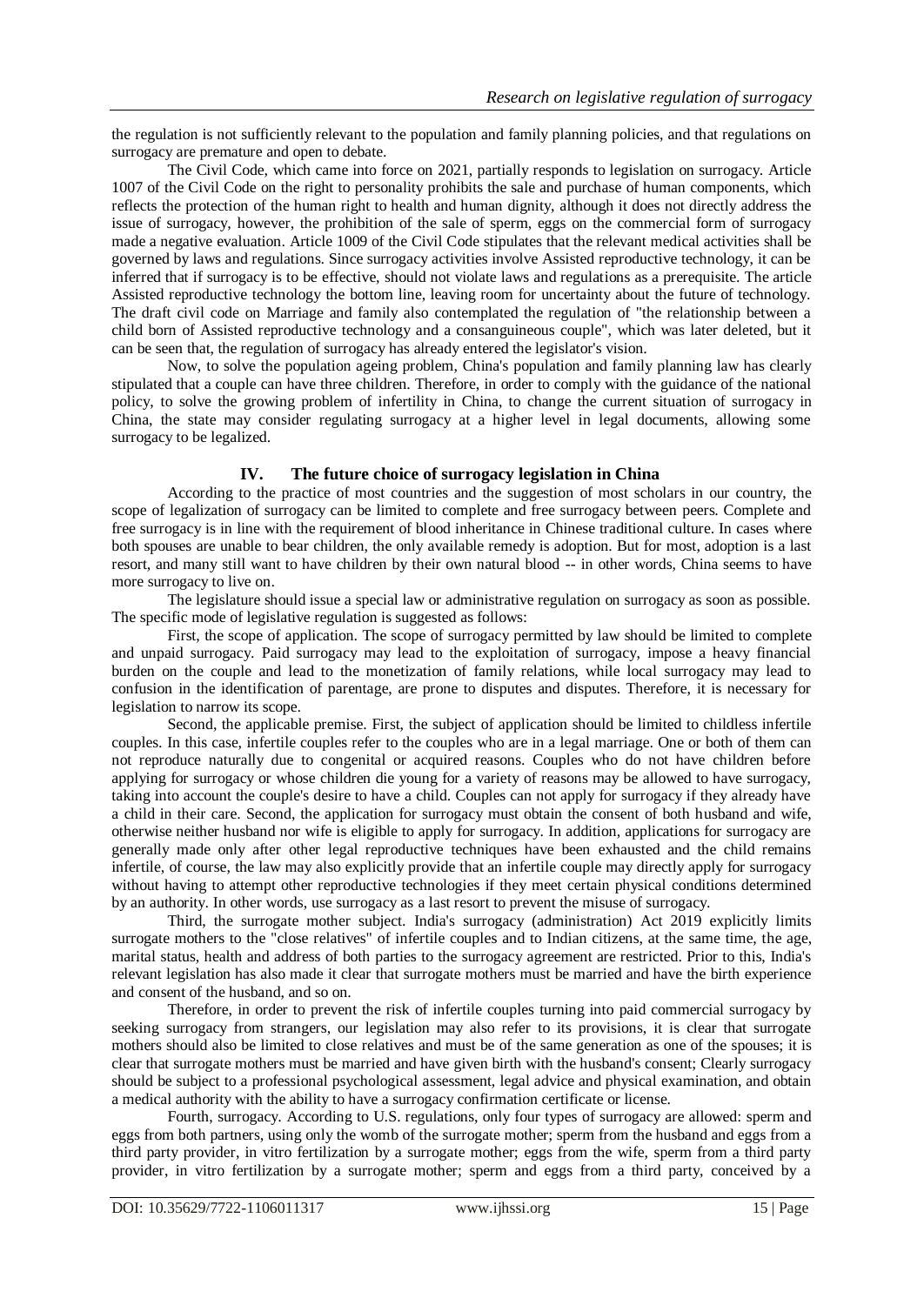surrogate mother through in vitro fertilization. In short, the United States only allows in vitro fertilization, does not allow direct fertilization; surrogate mothers are not allowed to provide eggs for fertilization. Direct conception and egg from surrogate mother are against the public order and customs, easy to cause marriage and family emotional crisis and other unnecessary trouble, should be prohibited. Therefore, the non-commercial surrogacy method may refer to the American model.

Fifth, surrogacy operation. Surrogacy is risky and the damage is irreversible, and the profit-seeking capital has the motive to escape the government's supervision. In practice, some surrogacy agencies have difficulty ensuring the medical technology and medical environment, and some even provide surrogacy services for people infected with HIV, syphilis and hepatitis A. Therefore, the legislature should improve the access to human Assisted reproductive technology system and operating procedures and other aspects of regulation, clear implementation of surrogacy agency qualifications. At this stage, it is possible to set a higher standard for surrogacy institutions, limiting surrogacy technology to public medical institutions with licensing qualifications after strict examination and approval. In practice, China's public hospitals are in the forefront of the country in terms of both quality and volume, so they have the objective conditions to undertake the medical technical services involved in surrogacy. At the same time, the public hospital-led health care system is more convenient and feasible in terms of supervision and law enforcement, and is conducive to better regulating surrogacy in the early stages. In addition, medical personnel should also receive skills and ethics training and assessment, qualified only to be eligible to implement surrogacy technology.

Sixth, supporting disciplinary measures. The law is designed to punish and crack down on illegal surrogacy in addition to outright and altruistic surrogacy, and such a legislative arrangement would do much to eliminate illegal surrogacy. The UK, the Netherlands and Greece are among the few EU member states that have legalised surrogacy on specific conditions, and have cracked down on non legalised surrogacy. The Surrogacy Agreement Act of 1985 defined commercial surrogacy as a crime and punished Greece The act on the implementation of medically assisted reproduction, introduced in 2005, criminalizes surrogacy outside the scope of the legislation; section 151B of the Dutch penal code criminalizes paid surrogacy. Cracking down on illegal surrogacy has a propaganda and deterrent effect on the public.

In France, illegal groups, associations or doctors who plan surrogacy face three years in prison and a fine of 45,000 euros; in Hong Kong, China, illegal surrogacy risks a maximum fine of 100,000 yuan and two years in prison. Relevant departments should speed up legislation, amend existing laws and regulations, illegal surrogacy, especially commercial surrogacy should be severely punished. Surrogacy should be a public good, and any attempt to seek personal gain through surrogacy should be strictly prohibited by law.

Seventh, surrogacy supervision measures. The human reproduction and Embryology Authority (HFEA) was established in the Human Reproduction and Embryology Act of 1990 and the regulation principle of the whole process of public power was established. The HFEA, the UK agency that administers and administers the surrogacy licensing system, avoids the risk of a downturn by placing surrogacy under the supervision of professional public powers. China can learn from the above management model and related principles, from the following three points to improve surrogacy supervision measures:

First, the introduction of public agencies specializing in the notarization and supervision of surrogacy and the establishment of a national human reproduction and Embryology Authority. The human reproduction and embryology authority, as the national directorate-general of the National Board of Health, coordinates the notarization and regulation of surrogacy-related matters throughout the country, the organization is set up according to the three administrative levels of the province of Foshan. This kind of ad hoc agencies to replace the current illegal surrogacy intermediary platform in society, as the only legitimate surrogacy agencies, notarization, licensing and regulatory agencies.

Second, the notarized license is the prerequisite for access to surrogacy services. The agreement between husband and wife and the surrogate mother in the act of complete and altruistic surrogacy must be examined by a statutory public notary before the act of surrogacy begins. Third, the cost of surrogacy generation management system. All costs of surrogacy are paid in advance by the consignor and his wife to a notary public and are transferred to the service provider after the institutional review. A unit for price estimation and auditing has been set up within the notary licensing agency to estimate the cost of surrogacy on the basis of the service needs of the client's husband and wife, who deposit the cost into the notary agency's special account prior to the start of the surrogacy. The costs of surrogacy are charged to a special account, and the medical institutions that provide surrogacy technical services only accept payments from such a special account.

Eighth, surrogate children paternity determination. First of all, the court is the final authority to establish the parental rights of surrogate children, the entrusted parents need to pass the way of court judgment to finally establish the legal parental rights of surrogate children. Secondly, the act of the client's parents abandoning the surrogate children is defined as the crime of abandonment, and the welfare adoption system of the abandoned surrogate children is established. Third, the legislation establishes the time limit for entrusting parents to request the court to confirm parental authority, which may be drawn from the time limit of six months